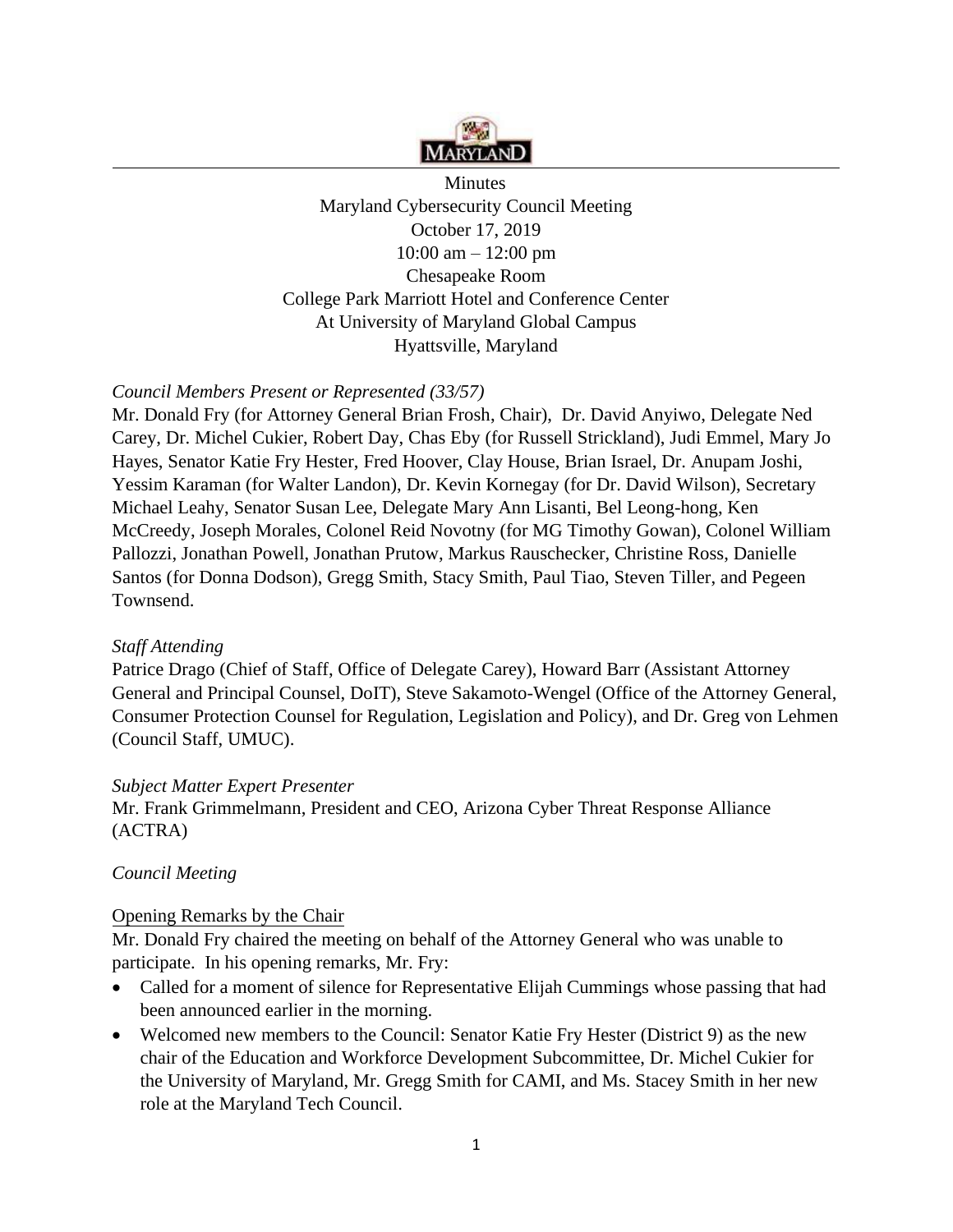• Expressed appreciation on behalf of the Attorney General to Dr. Ken McCreedy for his service to the Council and to the State. Mr. Fry announced that Dr. McCreedy would be retiring from his position as Director of Cybersecurity and Aerospace at the Maryland Department of Commerce.

### Call for the Minutes

The chair observed that the Council had received the minutes of its 22 May 2019 meeting in advance. He asked for any amendments. Hearing none, the minutes were approved on motions duly made and seconded.

### Council Updates

The chair reminded the Council that its next meeting will be in January and that staff were working with both the AG's office and the potential speaker on a date that will be announced soon.

#### Subcommittee Reports.

## *Senator Susan Lee, Co-chair, Law, Policy and Legislation Subcommittee.*

The subcommittee met on October 02 and invited stakeholders to provide feedback on bills it has been considering. Senator's Lee's comments included the following:

- Maryland Consumer Protection Act (2019 SB 613/HB 901). This bill is modelled on the California Consumer Protection Act (CCPA). However, the bill will be modified to benefit from the evolution of the law in California and to address as much as possible the specific concerns that stakeholders have been voicing to the subcommittee. The invitation to provide input remains open, and the subcommittee looks forward to working with all interested parties to shape a bill that avoids unanticipated consequences.
- Security Features for Connected Devices (SB 553/HB 1276). The bill will provide a regulatory framework for IoT devices in Maryland. The security requirements would apply to all IoT devices sold in the State. Subject to certain provisos, the bill would require public bodies to purchase devices that meet the bill's requirements. The Attorney General would be able to seek relief. The bill provides no private right of action.
- Updates to MPIPA. The basis of the updates are the relevant provisions of 2019 SB 786/HB 1127 (Financial Consumer Protection Act) which was not voted on in committee during the last session. The bill is in the process of being modified to take into account comments that the subcommittee has received.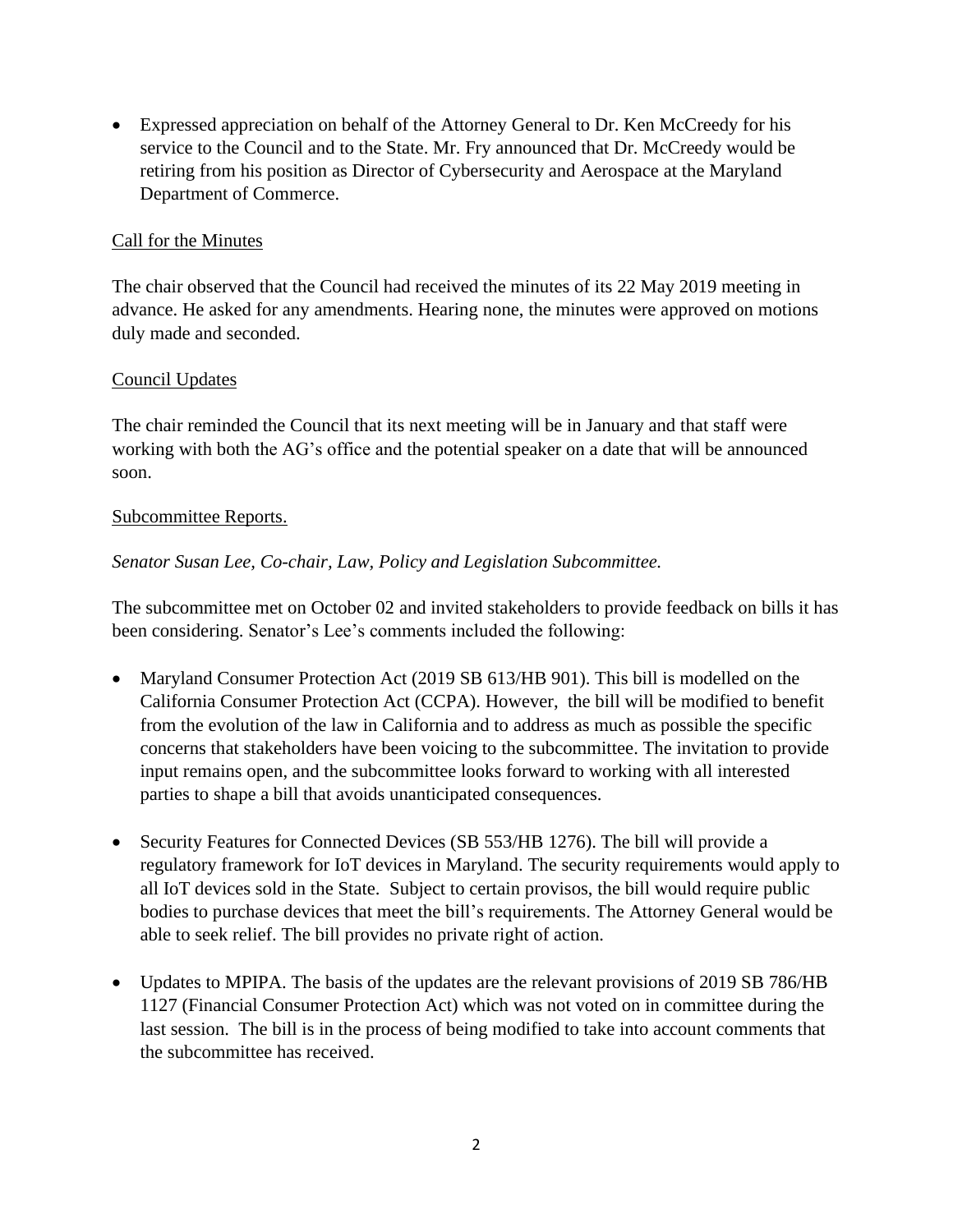- Ransomware Bill (2019 HB 211). The bill would update the computer intrusion law to raise the penalties for such intrusions and to include hospitals within the bill's coverage. The bill makes knowing possession of ransomware with an intent to harm a misdemeanor and makes intrusion a felony. The bill does not apply to ransomware that is used purely for research purposes. It permits a right of private action.
- Bill to expand the role of the State Department of Information Technology is overseeing cybersecurity policy for public entities within Maryland. The bill under discussion within the subcommittee is based on the 2018 North Dakota Bill 2110.

# *Secretary Michael Leahy, Chair, Cyber Operations and Incident Response Subcommittee*

The Secretary provided an update on activities by the Department of Information Technology (DoIT). He noted that DoIT has caught up on patching systems and was launching a vulnerability management initiative that goes beyond the specific reaction to the ransomware threat to broadly protecting systems. Finally, he noted that the subcommittee would meet soon to standardize DoIT's handbook and to ensure its alignment with the Governor's most recent executive order.

# *Markus Rauschecker, Chair, Critical Infrastructure Subcommittee*

• A representative of the Emergency Numbers Systems Board (ENSB) made a presentation at the subcommittee's September 13 meeting. The objective was to inform the subcommittee of the State's transition to digital 911 service, the board's efforts to create standards to help ensure the cybersecurity of the new system, and to explore how the subcommittee or the full Council might assist the board. This initial consultation was pursuant to 2019 SB 339 (Public Safety – 911 Emergency Telephone System) which requires that the ENSB to develop standards in consultation with the Council.

In addition, the subcommittee continued its discussions about:

- How an Information Sharing and Analysis Organization (ISAO) could be created and sustained in Maryland. The members looked forward to the presentation by Mr. Frank Grimmelmann to inform the subcommittee's discussion.
- Outreach to the utility sector to assess what regulatory or statutory changes might support enhanced cybersecurity for the sector. The objective is to avoid a top-down approach and to start with the industry members themselves. Dr. von Lehmen committed to the subcommittee to seek additional staff resources in consultation with OAG to support this initiative. Specifically, he will apply for an NSA Fellow to be assigned to OAG for the purpose of doing CI research.
- Adding new resources to the repository.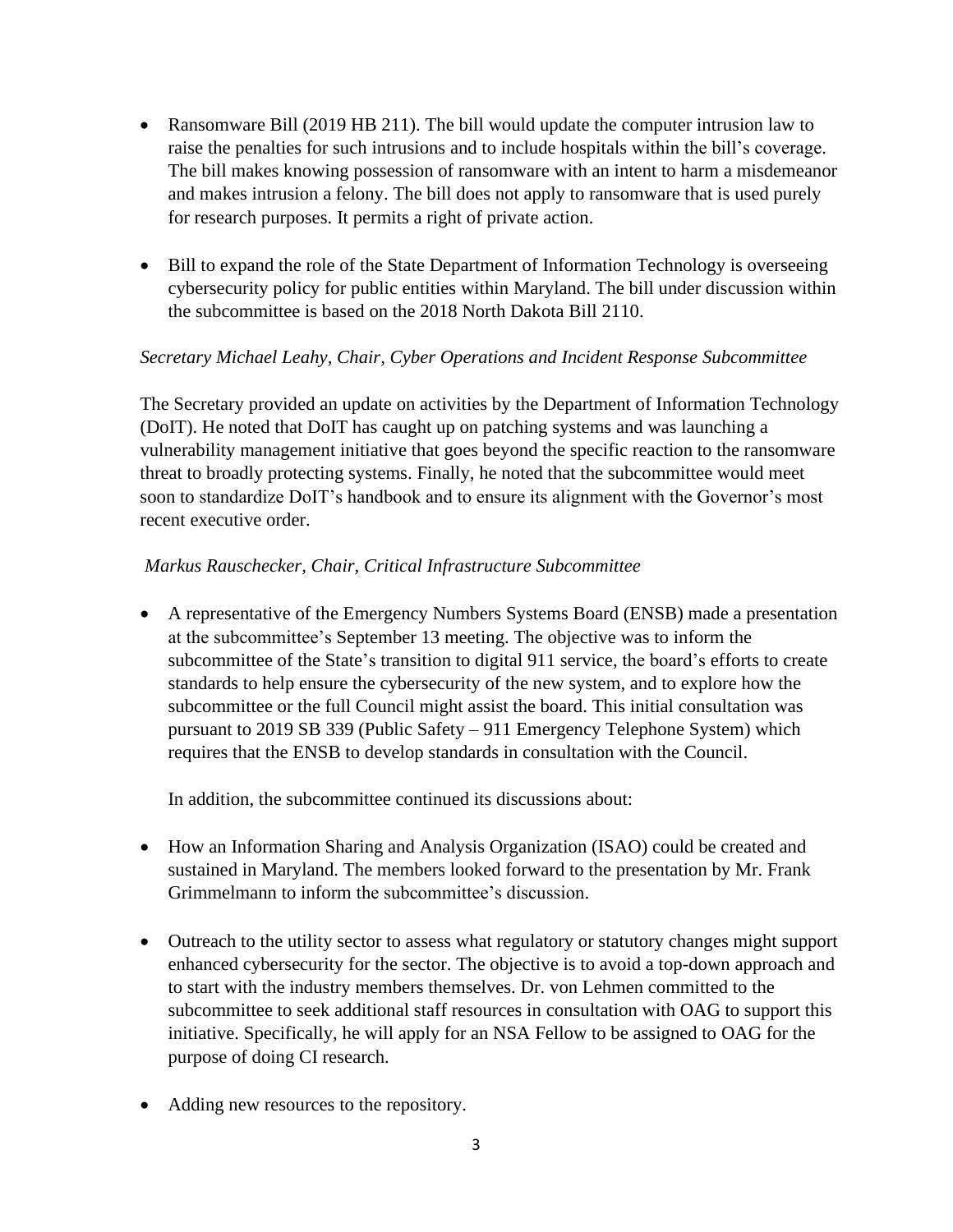### *Bel Leong-hong, Chair, Economic Development Subcommittee.*

Ms. Leong-hong noted that the subcommittee's September 24 planning meeting was a consequential one, committing the subcommittee to focusing on two of its recommendations in the July 1, 2019 Activities Report:

Recommendation 6 (Support for IP start-ups). The subcommittee recognizes the need, noted in the EXCEL Maryland report and other places, to find ways to accelerate the transition from lab to market for new cybersecurity products. The processes at the universities for doing this are complicated. TEDCO cannot do it all alone. Other entities in the cyber ecology have successful track records in supporting IP startups that bear examination. What other states are doing is informative too. Georgia, for example, has created a cyber innovation zone with appropriate incentives to attract investment in the commercialization of cyber-related IP. Since Maryland already has innovation zones, it might consider linking them, so that they work together as a network. Members of the subcommittee will engage with the business community to explore specific approaches that the subcommittee could shape into actionable recommendations.

Recommendation 7 (Streamlining tax credit related to cybersecurity). Based on feedback from the business community, the subcommittee believes that the 'buy Maryland' tax credit is difficult for businesses to qualify for and therefore is underutilized. The member of the subcommittee from the Maryland Department of Commerce (Ken McCreedy) agreed to convene a group of stakeholders to see what changes could be proposed.

Ms. Leong-hong observed that her subcommittee would like to partner with the Education and Workforce Development Subcommittee on her subcommittee's Recommendation 5 (Cybersecurity Workforce Development). Recommendation 5 seeks to expand cybersecurity apprenticeship programs by providing additional incentives to employers. Ms. Leong-hong also mentioned her subcommittee's ongoing concern about security clearance process. It continues to be a major problem for firms wanting to bid on government contracts or trying to fulfill contracts already won.

In response to Ms. Leong-hong's report:

- Senator Lee indicated that the Law, Policy and Legislation Subcommittee would be willing to work with the Economic Development Subcommittee on the tech transfer issue. The Senator agreed that looking at what has worked in other states would be very useful.
- Brian Israel pointed to the successful work of DataTribe in facilitating commercialization of technology out of Ft. Meade and recommended including them in the discussion.
- Mr. Fry acknowledged how the critical nature of the security clearance issue but observed that it is a federal problem that there is little that can be done by state government to remedy it.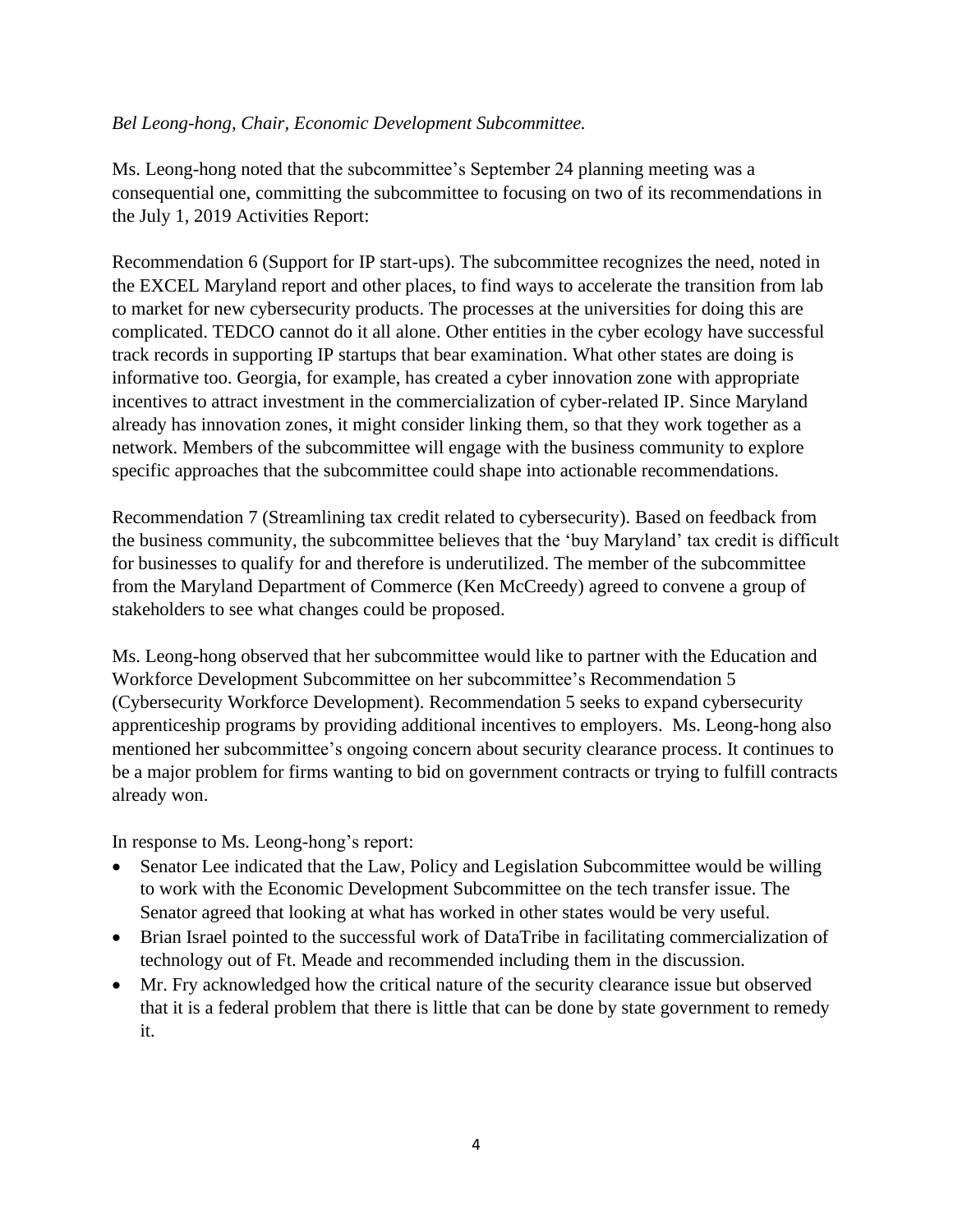### *Senator Katie Fry Hester, Chair, Subcommittee on Education and Workforce Development*

Senator Hester introduced herself to the Council, indicating how excited she was to chair the subcommittee. She noted that she is co-chair of the General Assembly's Joint Committee on Cybersecurity, Technology and Biotechnology and that she saw some intersection between the concerns of the Council in general, her subcommittee in particular, and the Joint Committee.

The subcommittee held an organizational meeting on October 10. This enabled the Senator and one other new member—Dr. Michel—to meet the other members and to consider what issues or concerns the subcommittee should focus on in the next two years. The Senator noted that a number of ideas were advanced, such as the need for more State investment in public university computer science and cybersecurity departments, and how such a recommendation might be supported by a report that would baseline Maryland against other state university systems.

The Senator indicated that the subcommittee would convene for a longer meeting in the near future to dive more deeply into the cyber-related workforce development issues in the State. She expressed the thought that it might be helpful to explore these issues in the next hearing of the Joint Committee on December 4. She pointed out that since the next legislative session is likely to look carefully at the Kirwan Commission recommendations, the context is there for looking at workforce development issues.

# *Dr. Greg von Lehmen for Ms. Sue Rogan, Chair, Public And Community Outreach Subcommittee*

Dr. von Lehmen conveyed Ms. Rogan's regrets for having a conflict that precluded her for participating in the Council's meeting. He noted that the subcommittee members were continuing to suggest resources to the repository in partnership with the Critical Infrastructure subcommittee.

#### Subject Matter Expert Presentation

Mr. Fry welcomed Mr. Grimmelmann to the Council and thanked the University of Maryland Global Campus for financially supporting Mr. Grimmelamnn's visit to Maryland.

To establish context for the presentation, Mr. Fry noted that the need for an Information Sharing and Analysis Organization (ISAO) in Maryland for small and medium-size businesses has been a topic of discussion within at least two of the Council's subcommittees and has been the vision of Dr. McCreedy and others in State government. Efforts have been made to realize the vision, but for various reasons, they have not yet been able to bear fruit.

Mr. Grimmelmann expressed his gratitude for the invitation and indicated that his comments about ACTRA would address five points: 1) what ACTRA is and its underlying philosophy, 2) how it began, 3) how it is organized, 4) how it fits within the larger landscape of information sharing, and 5) what its sustaining business model is.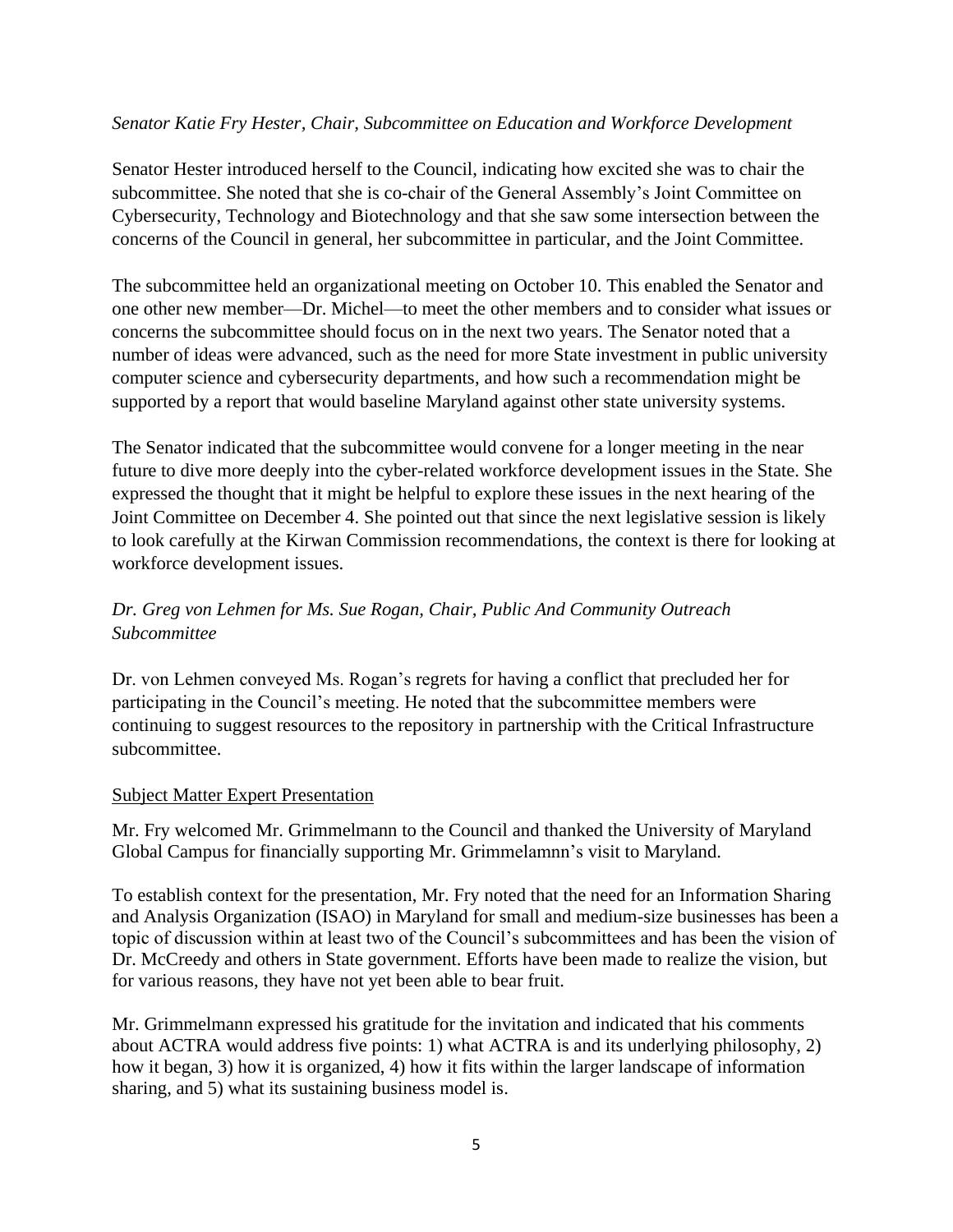Key points from his presentation included the following:

- There is no 'one size fits all'' when it comes to ISAOs.
- ACTRA is a grass-roots driven 503 (c3) organization. It is overseen by a 13-member board of directors. The founding membership included five companies in Arizona. Today, it has a broad membership with a primary focus on about 300 companies identified as critical infrastructure by DHS. It acts as a trusted bridge between the private sector and law enforcement, fusion centers and other government entities.
- ACTRA grew out of the Arizona InfraGard. It was launched in 2013 as part of an effort to figure out how to get actionable information about cyber threats quickly. The top-down approach to information sharing causes delays. ACTRA is based on a team-of-teams approach. It leverages the advantages offered by federal partners while relying on a wide ground-level peer network within which each member is willing to share information about the threats it is seeing and how it is responding. This enables faster sharing of threat information and faster speed of reaction. ACTRA is a coalition of the willing protecting themselves through the power of their network.
- Consequently, ACTRA's value proposition to the private sector is threefold. It offers firms: a) strong perimeter defense through peer-to-peer information exchange, b) information superiority, and c) threat intelligence that is operationalized and actionable.
- ACTRA works on all levels to enhance the capabilities of its members and the power of the network. These efforts map to culture, workforce development, and technology. One example of this is ACTRA's Cyber Academy. It is an apprenticeship program across all 16 critical infrastructure sectors. Another is ACTRA effort to create a network of cyber ranges that includes government, education, healthcare, and other critical infrastructure companies to develop an environment for innovation.

In response to Mr. Grimmelmann's presentation, several Council members raised questions: Mr. Paul Tiao: To its credit, DHS has established a program of regional Cybersecurity Advisors (CSAs) to assist state and local entities. What is the level of maturity of this program? Secondly, did the Cybersecurity Information Sharing Act of 2015 galvanize the creation of ISAOs? Mr. Grimmelmann: Regions should work with their CSAs. They can provide valuable information about resources and access to Washington where needed. To the second question: CISA to date has not sparked the rapid formation of ISAOs across the country.

Mr. Markus Rauschecker: how could Maryland get a something like ACTRA off the ground? Mr. Grimmelman: ACTRA took an entrepreneurial approach. The answer is the value proposition for private companies that attracted their willingness to help. Needed is an initial funding source. They bootstrapped the organization on an initial grant of about \$300,000 from an energy company, built capacity and brought operations online later. Sustainability requires affordability. Today, membership within ACTRA is \$4,500/year.

Mr. Steve Tiller: Could you give specific examples of how the information sharing worked? Mr. Grimmelmann: One example is the WannaCry ransomware attack. ACTRA has a number of Fortune 500 companies whose Arizona offices have operations around the world. ACTRA was notified within hours after one company's London office experienced the WannaCry attack. A